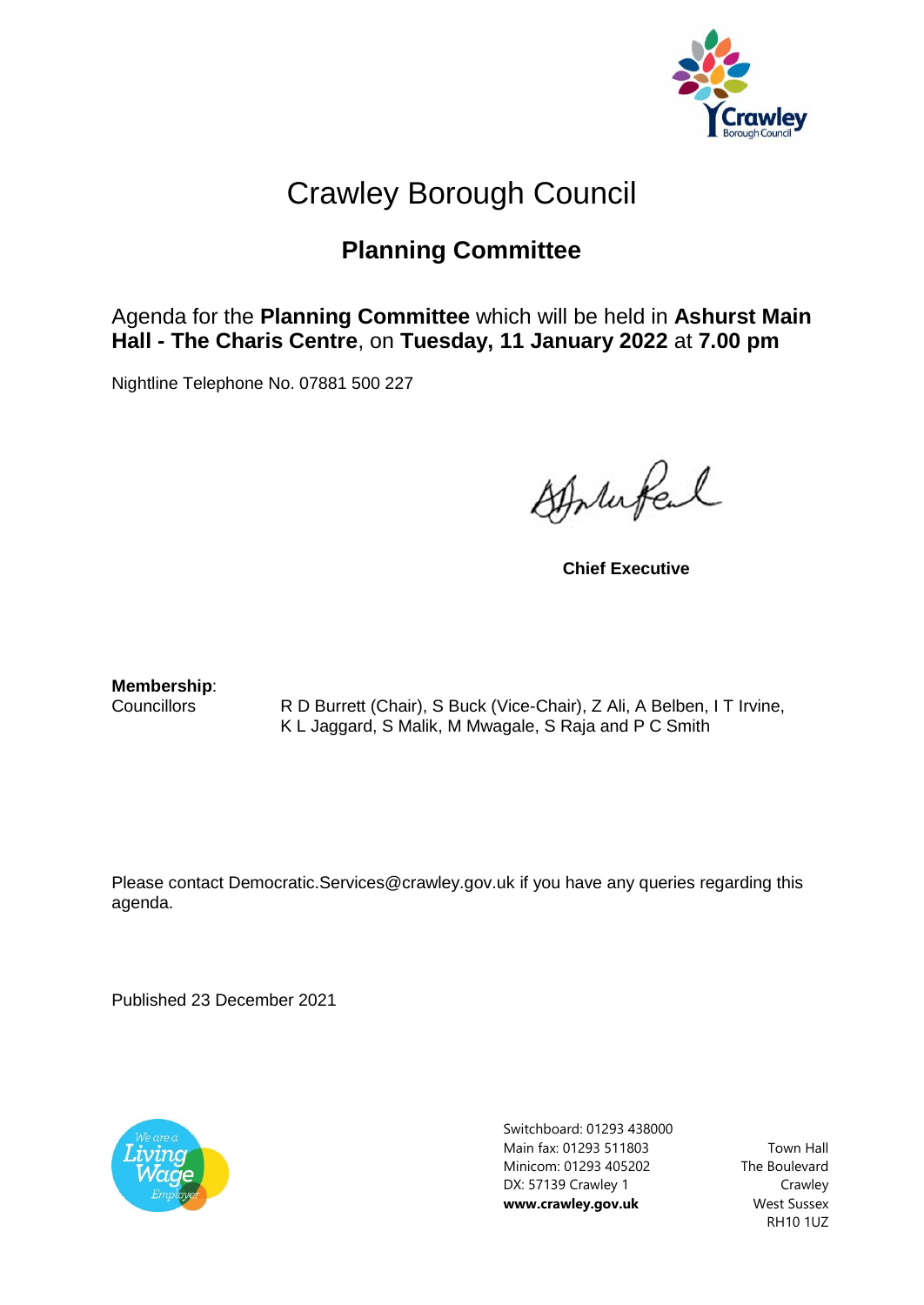**The order of business may change at the Chair's discretion**

## **Part A Business (Open to the Public)**

|    |                                                                                                                                                                                                                                                                                                                                                          | <b>Ward</b>                 | <b>Pages</b> |
|----|----------------------------------------------------------------------------------------------------------------------------------------------------------------------------------------------------------------------------------------------------------------------------------------------------------------------------------------------------------|-----------------------------|--------------|
| 1. | <b>Apologies for Absence</b>                                                                                                                                                                                                                                                                                                                             |                             |              |
| 2. | <b>Disclosures of Interest</b>                                                                                                                                                                                                                                                                                                                           |                             |              |
|    | In accordance with the Council's Code<br>of Conduct, councillors are reminded<br>that it is a requirement to declare<br>interests where appropriate.                                                                                                                                                                                                     |                             |              |
| 3. | <b>Lobbying Declarations</b>                                                                                                                                                                                                                                                                                                                             |                             |              |
|    | The Planning Code of Conduct requires<br>that councillors who have been lobbied,<br>received correspondence, or been<br>approached by an interested party<br>regarding any planning matter should<br>declare this at the meeting which<br>discusses the matter. Councillors should<br>declare if they have been lobbied at this<br>point in the meeting. |                             |              |
| 4. | <b>Minutes</b>                                                                                                                                                                                                                                                                                                                                           |                             | $5 - 8$      |
|    | To approve as a correct record the<br>minutes of the Planning Committee held<br>on 30 November 2021.                                                                                                                                                                                                                                                     |                             |              |
| 5. | <b>Planning Application</b><br>CR/2021/0174/FUL - Land at<br><b>Faraday Road &amp; Manor Royal,</b><br><b>Northgate, Crawley</b>                                                                                                                                                                                                                         | Langley Green &<br>Tushmore | 9 - 40       |
|    | To consider report PES/378a of the<br>Head of Economy and Planning.                                                                                                                                                                                                                                                                                      |                             |              |
|    | <b>RECOMMENDATION to PERMIT.</b>                                                                                                                                                                                                                                                                                                                         |                             |              |
|    | The original report and minutes of the<br>prior consideration of this application are<br>attached as appendices A and B to this<br>item respectively.                                                                                                                                                                                                    |                             |              |